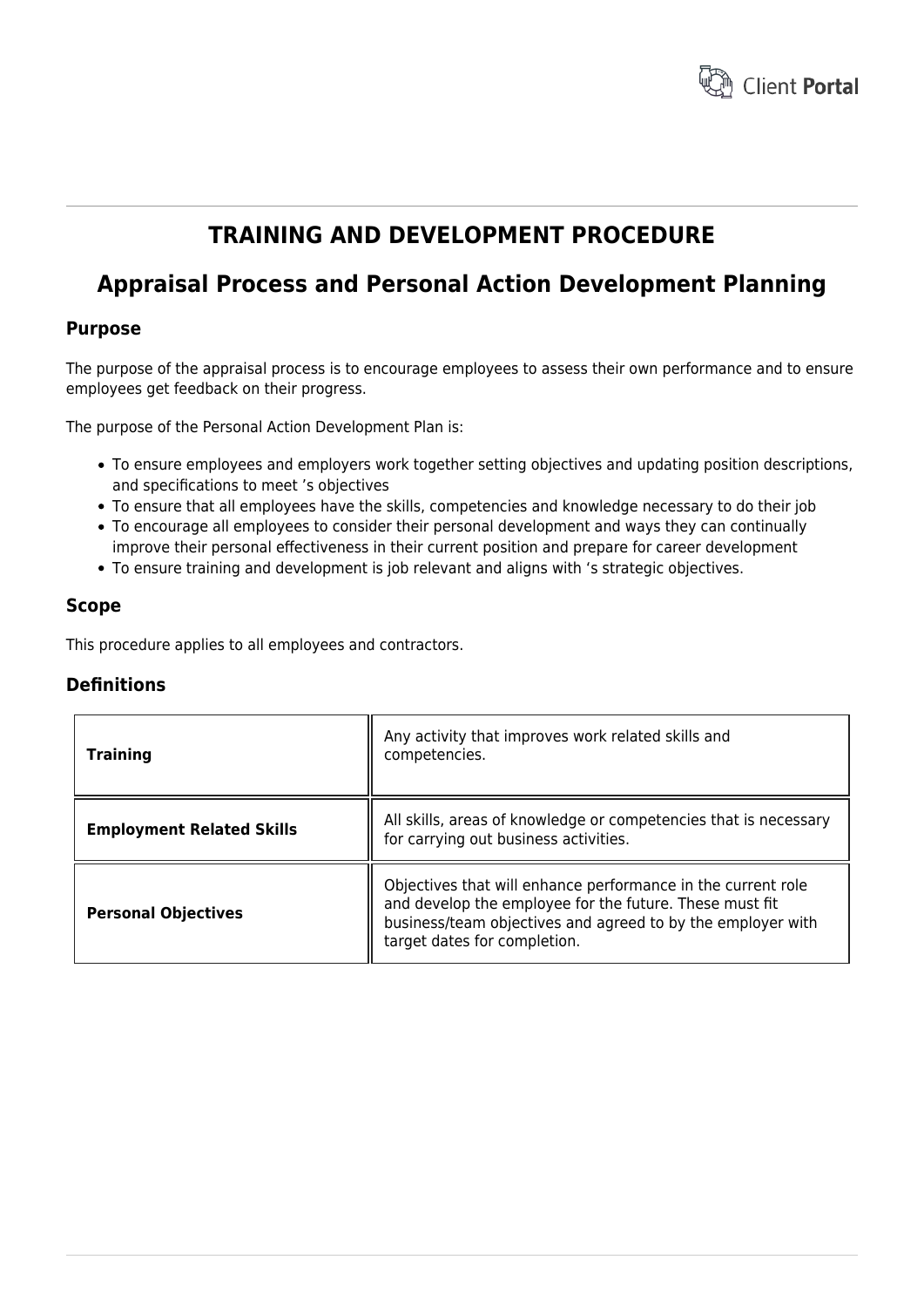

## **Procedure**

The procedure for undertaking the performance appraisals is a two-stage process, occurring twice a year.

#### **Part 1. Overall Appraisal Process:**

- Completed twice per year between June-July and a midyear review occurring between December -January
- Part 1 of the review is to be completed by the employee and returned by the due date
- The reviewer and employee will then discuss comments in the review meeting
- This Process should be non-threatening and encouraging. It must not be confused with disciplinary action, which should occur independently of this review process. Therefore it is important that no new negative performance issues should be raised in this process
- If required, as a result of the review process the Position Description may need to be reviewed and updated
- This document will be kept confidential in the employees personnel file. The employee may keep copies if they require

#### **Part 2. Personal Action and Development Plan** (also used for midyear review)

- At the review meeting the reviewer and the employee will work on a 'Personal Action and Development Plan' together
- This should include reassessing objectives, reviewing the previous plan and look at what training has or has not been completed. During this process both the reviewer and the employee should be assessing whether the completed training satisfied objectives as well as reviewing why training may not have been completed
- New goals & objectives for the year ahead to be set as well as a corresponding training plan
- This document should be returned and kept in their personnel file. A copy should be kept by the employee for their own reference

#### **Mid year review**

The reviewer and employee are to discuss and review the Plan (particularly around goals and training) undertaken at the first review, making relevant changes as required.

#### **Training Form**

For any training that takes place, a Training Form ([FOR18\)](https://www.hrtemplates.com.au/formtemplates/hr-for18-training-form/) should be completed, signed off by the relevant person and placed in the employees personnel file.

#### **Claw Back Policy**

A claw-back letter may be used if the training cost are a substantial investment, this is to ensure the company is able to receive appropriate return on that investment. If this is the case an employees who leave the business within 12 months from the results release date or completion of course will be required to repay the full fee for the training.